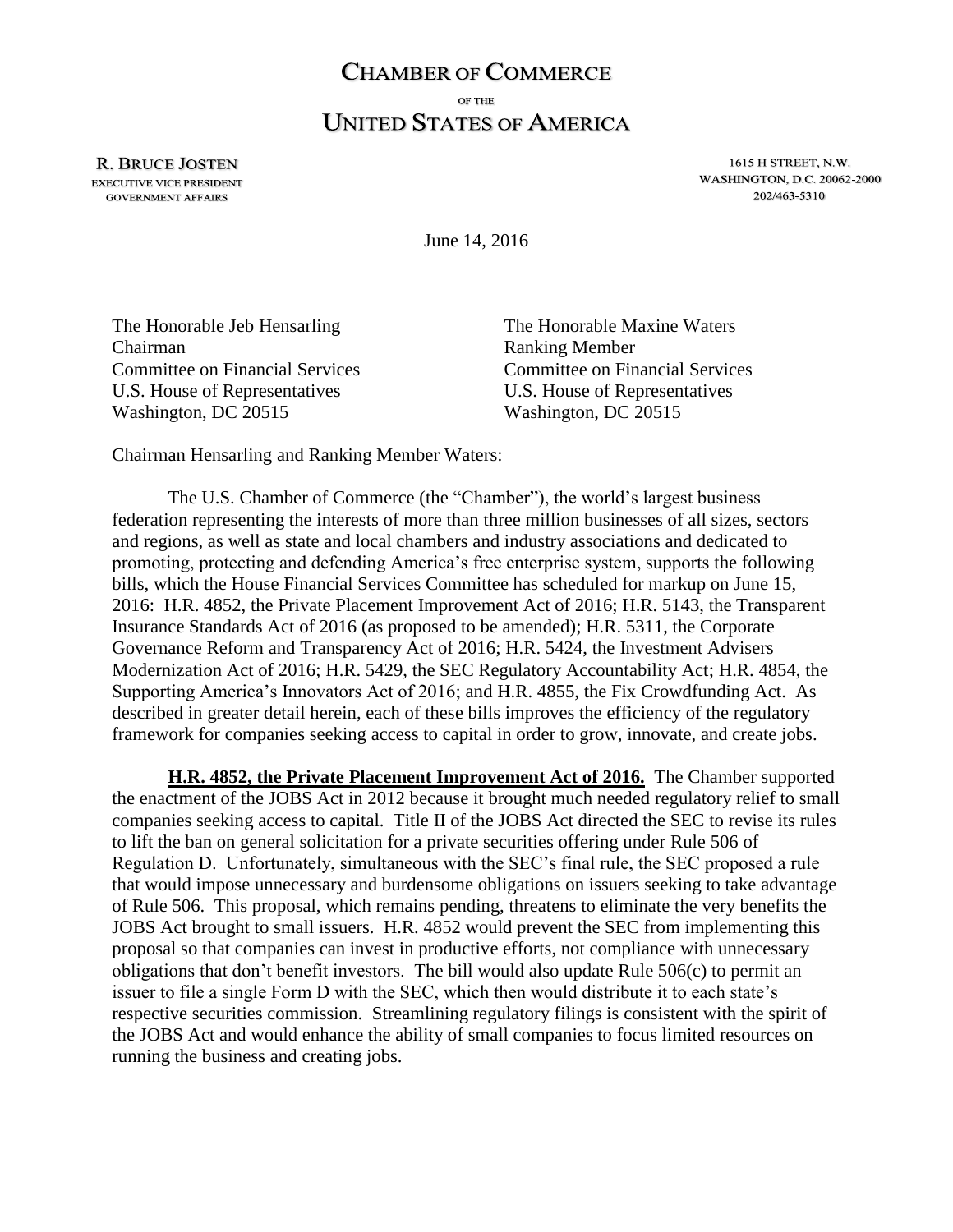Hon. Jeb Hensarling Hon. Maxine Waters June 14, 2015 Page 2

**H.R. 5143, the Transparent Insurance Standards Act of 2016 (as proposed to be amended).** It is critical that state and federal representatives have a united voice in international insurance regulatory discussions to improve mutual recognition and avoid outcomes that would undermine our domestic insurance marketplace, which is the largest, most competitive, and most financially sound in the world. That is why the Chamber supports H.R. 5143, which would encourage a more unified U.S. voice in international discussions while ensuring that our domestic regulators will support our current state-based insurance regulatory system. The bill reflects the views and addresses concerns raised at several public hearings over the past few years concerning international insurance discussions. The Chamber supports legislation that would establish safeguards that increase transparency and accountability in international insurance regulatory standard-setting for the benefit of domestic insurance companies and their customers who depend on access to diverse insurance products on competitive terms to manage their financial well-being.

**H.R. 5311, the Corporate Governance Reform and Transparency Act of 2016.** The Chamber also supports much needed reform to the marketplace for the provision of proxy advice. As we testified before the Subcommittee on Capital Markets and Government Sponsored Enterprises on May 17, 2016, "the economic growth of our nation depends upon an efficient allocation of capital to productive uses and responsible corporate governance. Effective and transparent corporate governance systems that encourage shareholder communication and participation are a key ingredient for public companies to grow and for their investors and workers to prosper."<sup>1</sup> Unfortunately, corporate governance is not as transparent as it should be because just two firms control 97% of the proxy advice market and effectively control about 40% of all shareholder ballots.<sup>2</sup> H.R. 5311 would make much needed improvements in this market, many of which are consistent with the principles the Chamber outlined in its March 2013 *[Best Practices and Core Principles for the Development, Dispensation, and Receipt of Proxy](http://www.centerforcapitalmarkets.com/wp-content/uploads/2013/08/Best-Practices-and-Core-Principles-for-Proxy-Advisors.pdf)  [Advice](http://www.centerforcapitalmarkets.com/wp-content/uploads/2013/08/Best-Practices-and-Core-Principles-for-Proxy-Advisors.pdf)*, such as increasing the transparency of proxy advisory firms' procedures and methods for developing voting recommendations and taking steps to eliminate or at least minimize potential conflicts of interest at firms that provide proxy advice to shareholders on matters proposed by the same firm's consulting clients.

**H.R. 5424, the Investment Advisers Modernization Act of 2016.** Fourth, the Chamber supports modernizing the Investment Advisers Act to eliminate the "drag on investment caused by outdated regulations," some of which are decades old and no longer serve a  $21<sup>st</sup>$  century marketplace.<sup>3</sup> H.R. 5424 would make sensible changes to the IAA to reduce unnecessary burdens on private fund advisers without any corresponding loss to investor protection. For example, the bill would eliminate burdensome paperwork retention and storage requirements, simplify the rules that apply when investment adviser contracts are assigned, and reduce restrictions on the use of advertisements in soliciting funding. Importantly, the bill does not

l

<sup>1</sup> Testimony of Tom Quaadman, Senior Vice Pres., Center for Cap. Mkts. Competitiveness of the U.S. Chamber of Commerce 3[, http://www.centerforcapitalmarkets.com/wp-content/uploads/2013/08/2016-5.17-Quaadman-HFSC-](http://www.centerforcapitalmarkets.com/wp-content/uploads/2013/08/2016-5.17-Quaadman-HFSC-Legislative-Proposals-Testimony.pdf)[Legislative-Proposals-Testimony.pdf.](http://www.centerforcapitalmarkets.com/wp-content/uploads/2013/08/2016-5.17-Quaadman-HFSC-Legislative-Proposals-Testimony.pdf) 

<sup>2</sup> *Id.* at 5.

<sup>3</sup> *Id.* at 14.